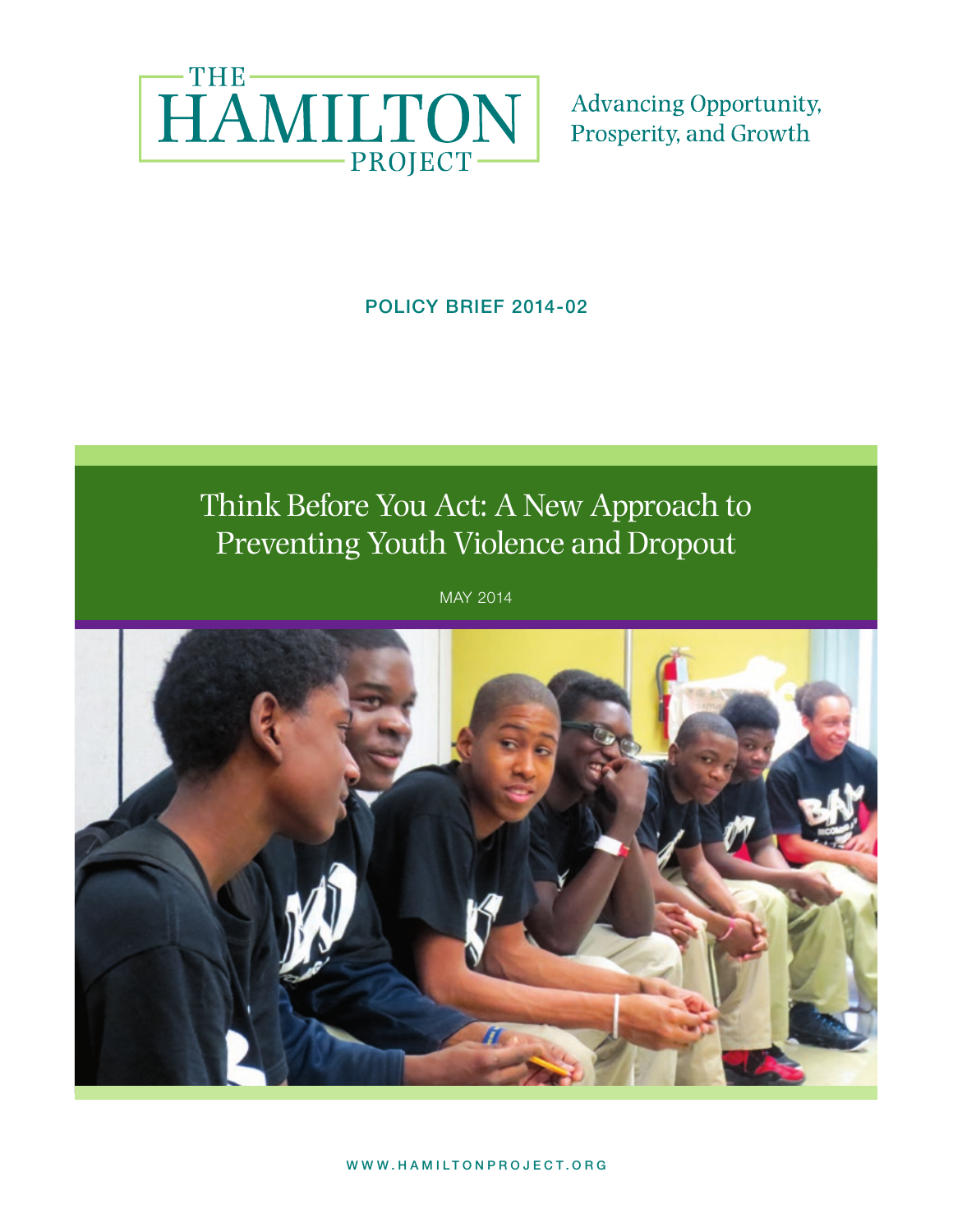#### ADVISORY COUNCIL

*The Hamilton Project* seeks to advance America's promise of opportunity, prosperity, and growth.

We believe that today's increasingly competitive global economy demands public policy ideas commensurate with the challenges of the 21st Century. The Project's economic strategy reflects a judgment that long-term prosperity is best achieved by fostering economic growth and broad participation in that growth, by enhancing individual economic security, and by embracing a role for effective government in making needed public investments.

Our strategy calls for combining public investment, a secure social safety net, and fiscal discipline. In that framework, the Project puts forward innovative proposals from leading economic thinkers — based on credible evidence and experience, not ideology or doctrine — to introduce new and effective policy options into the national debate.

The Project is named after Alexander Hamilton, the nation's first Treasury Secretary, who laid the foundation for the modern American economy. Hamilton stood for sound fiscal policy, believed that broad-based opportunity for advancement would drive American economic growth, and recognized that "prudent aids and encouragements on the part of government" are necessary to enhance and guide market forces. The guiding principles of the Project remain consistent with these views.

#### Hamilton Project Updates

www.hamiltonproject.org www.facebook.com/hamiltonproject www.twitter.com/hamiltonproj

The views expressed in this policy brief are not necessarily those The views expressed in this policy brief are not necessarily those of The Hamilton Project Advisory Council or the trustees, officers of The Hamilton Project Advisory Council or the trustees, officers or staff members of the Brookings Institution. or staff members of the Brookings Institution.

GEORGE A. AKERLOF Koshland Professor of Economics University of California, Berkeley

ROGER C. ALTMAN Founder & Executive Chairman Evercore

ALAN S. BLINDER Gordon S. Rentschler Memorial Professor of Economics & Public Affairs Princeton University

JONATHAN COSLET Senior Partner & Chief Investment Officer TPG Capital, L.P.

ROBERT CUMBY Professor of Economics Georgetown University

JOHN DEUTCH Institute Professor Massachusetts Institute of Technology

CHRISTOPHER EDLEY, JR. Dean and Professor, Boalt School of Law University of California, Berkeley

BLAIR W. EFFRON Founding Partner Centerview Partners LLC

JUDY FEDER Professor & Former Dean Georgetown Public Policy Institute Georgetown University

ROLAND FRYER Robert M. Beren Professor of Economics Harvard University CEO, EdLabs

MARK T. GALLOGLY Cofounder & Managing Principal Centerbridge Partners

TED GAYER Vice President & Director of Economic Studies The Brookings Institution

TIMOTHY GEITHNER Former U.S. Treasury Secretary

RICHARD GEPHARDT President & Chief Executive Officer Gephardt Group Government Affairs

ROBERT GREENSTEIN President Center on Budget and Policy Priorities

MICHAEL GREENSTONE 3M Professor of Environmental Economics Massachusetts Institute of Technology

GLENN H. HUTCHINS Co-Founder Silver Lake

JIM JOHNSON **Chairman** Johnson Capital Partners

LAWRENCE F. KATZ Elisabeth Allison Professor of Economics Harvard University

MARK MCKINNON Former Advisor to George W. Bush Co-Founder, No Labels

ERIC MINDICH Chief Executive Officer Eton Park Capital Management

SUZANNE NORA JOHNSON Former Vice Chairman Goldman Sachs Group, Inc.

PETER ORSZAG Vice Chairman of Global Banking Citigroup, Inc.

RICHARD PERRY Managing Partner & Chief Executive Officer Perry Capital

MEEGHAN PRUNTY EDELSTEIN Senior Advisor The Hamilton Project

ROBERT D. REISCHAUER Distinguished Institute Fellow and President Emeritus The Urban Institute

ALICE M. RIVLIN Senior Fellow, The Brookings Institution Professor of Public Policy Georgetown University

DAVID M. RUBENSTEIN Co-Founder & Co-Chief Executive Officer The Carlyle Group

ROBERT E. RUBIN Co-Chair, Council on Foreign Relations Former U.S. Treasury Secretary

LESLIE B. SAMUELS Senior Counsel Cleary Gottlieb Steen & Hamilton LLP

SHERYL SANDBERG Chief Operating Officer Facebook

RALPH L. SCHLOSSTEIN President & Chief Executive Officer Evercore

ERIC SCHMIDT Executive Chairman Google Inc.

ERIC SCHWARTZ 76 West Holdings

THOMAS F. STEYER Business Leader & Investor

LAWRENCE SUMMERS Charles W. Eliot University Professor Harvard University

PETER THIEL Technology Entrepreneur, Investor, and Philanthropist

LAURA D'ANDREA TYSON S.K. and Angela Chan Professor of Global Management, Haas School of Business University of California, Berkeley

MELISSA S. KEARNEY **Director**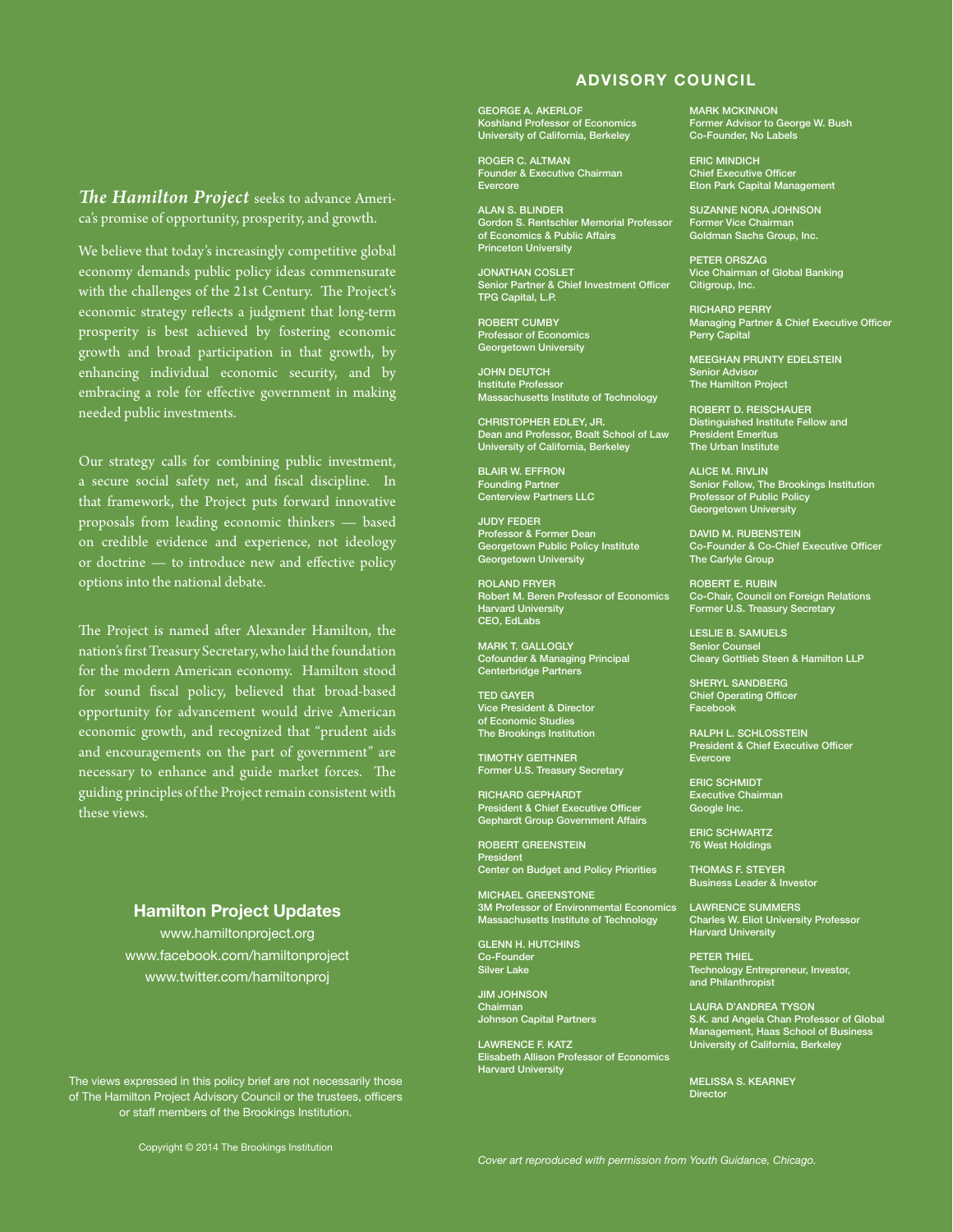# **Think Before You Act: A New Approach to Preventing Youth Violence and Dropout**

*Improving the long-term life* outcomes of disadvantaged youths has long been a policy priority in the United States. Economically disadvantaged youths are more likely to drop out of high school, become teen parents, and engage in criminal behavior than are their higher-income peers. This has implications for their future economic well-being and for the perpetuation of economic disadvantage across generations. To promote a brighter future for disadvantaged youths, and in turn a more-prosperous national economy, new approaches that will reduce rates of violence and criminal behavior as well as improve the educational attainment of low-income adolescents are needed.

Compelling recent evidence suggests that insights from psychology and behavioral economics can be used to help reduce youth violence and dropout. Researchers in these fields have demonstrated that many decisions people make are intuitive and automatic, made with little deliberate thought. Although automatic responses are often helpful to guide daily behavior, they can also be misguided and can have particularly troubling consequences for young people growing up in distressed areas. For example, youths growing up in disadvantaged, dangerous neighborhoods may develop an automatic response to fight when challenged, which in certain situations could quickly lead to a host of negative consequences. With this observation, the policy challenge becomes finding ways to make young people aware of when and how their automatic responses might get them into trouble so that they will slow down and think more deliberately in high-risk situations.

In a new Hamilton Project discussion paper, Jens Ludwig and Anuj Shah, both of the University of Chicago, suggest that behaviorally informed interventions to help kids think about their thinking can help youths "rewire" their automatic responses when these responses are likely to be maladaptive. The promising results from four separate randomized control trials in Chicago—including the Becoming a Man program—suggest that expanding this type of intervention nationwide could yield favorable outcomes. The authors therefore propose a five-year demonstration project, coordinated by the federal government, to gather further evidence on this model and to learn effective strategies for adapting the intervention to local conditions. The ultimate goal of the proposal is to provide all disadvantaged youths in America with this program in order to help them recognize difficult situations in which their automatic responses may be wrong. This effort, if successful, would reduce crime, raise graduation rates, and thereby improve the long-term well-being of our nation's most disadvantaged young people.

## The Challenge

The clustering of risky behavior by young people in disadvantaged areas often leads to the conclusion that these behaviors are the result of conscious, deliberate decisions by youths about what sorts of lives they wish to lead. But a closer look suggests otherwise; most young people—in fact, most people—rely heavily in their daily lives on automatic or intuitive behavior that involves little contemplation.

Intuitive or automatic decision-making can spur violence. Popular media often portray violence as premeditated, when in reality violence—even serious violence—is often not deliberate. For example, nearly 70 percent of homicides in Chicago stem from an altercation, whereas only 10 percent involve drug-related gang conflicts where deliberate premeditation might be more likely.

Ludwig and Shah suggest that automatic behaviors drive other consequential outcomes for disadvantaged youths as well. They reject the view that many students miss school and eventually drop out because they sat down, did the calculations, and decided that the labor market rewards for a high school diploma are inadequate. Instead, a large number of students drop out of school each year for a number of short-term, but very salient, reasons. For example, students pin their decision to drop out on their dislike for school or on social anxiety stemming from peer interactions. Understanding youths' decision to drop out—and ways to prevent that decision—is imperative. Among major urban school districts in the United States, the average four-year graduation rate is barely more than half (53 percent) of each class. In the United States as a whole, the high school graduation rate has hardly changed in forty years despite the dramatic increase during that period in the earnings premium associated with a high school diploma or college degree.

Indeed, the observation that automaticity largely drives human behavior provides a candidate explanation for why standard approaches—which rely on traditional classroom settings and the incentive effects of our criminal justice system—are not more effective at changing youths' behaviors. The authors contend that decisions are often driven by fast, intuitive, and automatic thoughts that stem from what is called "system 1" processing (see table 1). This automaticity is not unique to at-risk youths: it is a universal feature of how we address problems and make decisions. But the consequences of this automatic behavior may be particularly severe for young people growing up in disadvantaged urban areas where gangs, drugs, and guns are prevalent.

Research in behavioral science suggests that more-deliberate "system 2" processing can help correct thinking errors in system 1 processing. Because system 2 processing requires effort, however,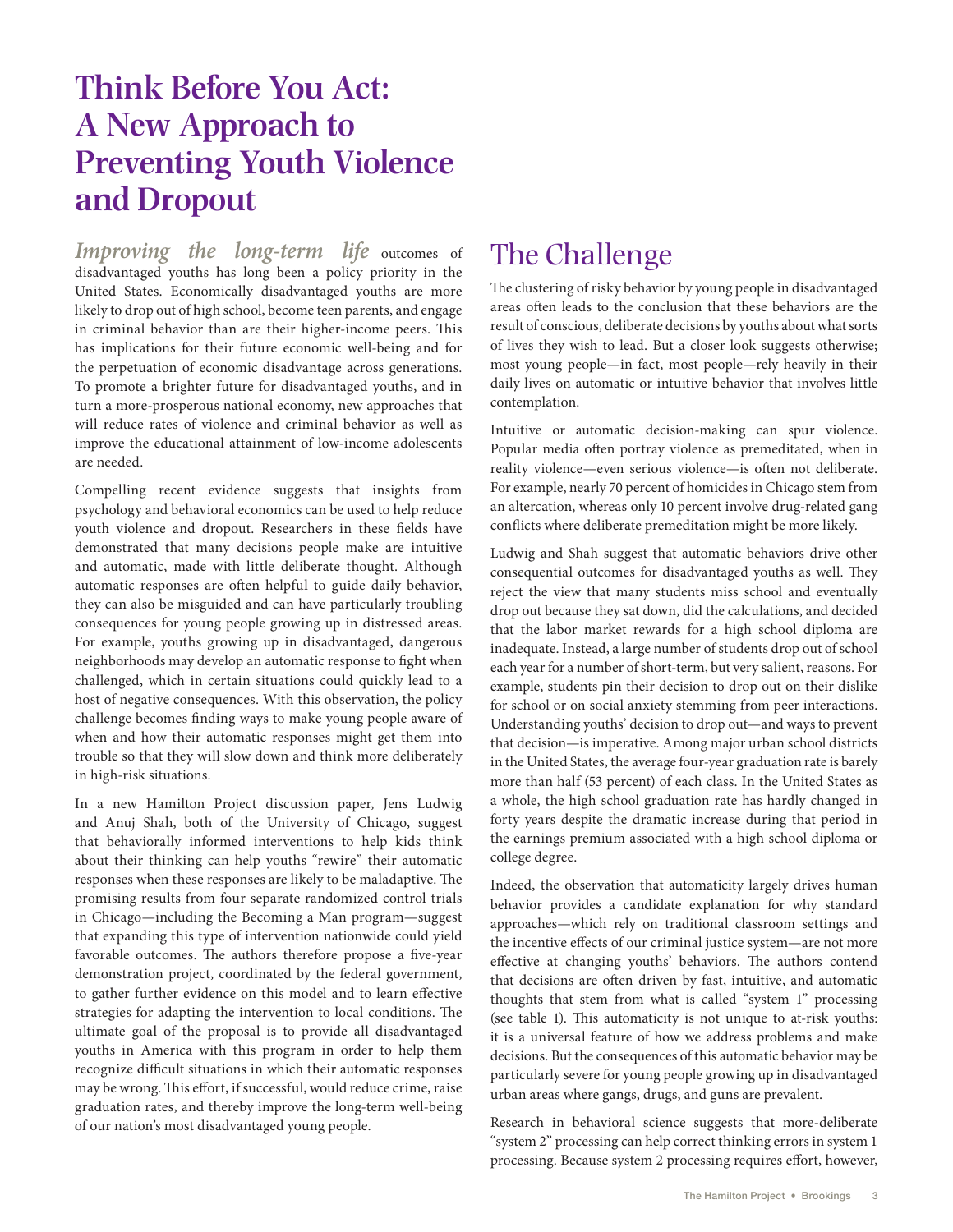#### TABLE 1. Two Cognitive Systems

| System 1 (Intuitive)           | System 2 (Reflective) |
|--------------------------------|-----------------------|
| <b>Process Characteristics</b> |                       |
| Automatic                      | Controlled            |
| Effortless                     | Effortful             |
| Associative                    | Deductive             |
| Rapid, parallel                | Slow, serial          |
| Process opaque                 | Self-aware            |
| Skilled action                 | Rule application      |
| Content on Which Processes Act |                       |
| Affective                      | Neutral               |
| Causal propensities            | <b>Statistics</b>     |
| Concrete, specific             | Abstract              |
| Prototypes                     | Sets                  |

Source: Kahneman and Frederick 2002.

a tired or distracted youth will allow automatic behavior errors to go unchecked.

The challenge for antiviolence programs is to help youths understand how to be more reflective in everyday situations. A natural first step is to make young people aware of their automatic tendencies so that they can pay attention to situations where they need to slow down and think more deliberately. Interventions will gain traction if they focus on helping kids think about their thinking.

## A New Approach

Ludwig and Shah present evidence suggesting that disadvantaged youths can learn to recognize situations in which responding too quickly and automatically can lead to trouble. The authors' research team has carried out four separate randomized control trials in Chicago using interventions that rely on the core principles from what psychologists call cognitive behavioral therapy (CBT)—all with promising results.

The central premise of CBT closely follows the argument about system 1 (intuitive) processing and system 2 (reflective) processing. By attempting to make people more aware of their own thoughts and how their thoughts drive their behavior, CBT naturally disrupts automaticity and creates a more-reflective way of responding to situations. This pause in action allows youths to step back and reconsider whether they have accurately perceived the circumstances or jumped too quickly to a negative interpretation.

Federal agencies, including the National Institutes of Health, have funded research that shows that CBT can address problems like anxiety, depression, and aggression. But, more generally, CBT teaches people that many of their thoughts, feelings, and behaviors are generated automatically and that, with greater reflection, better solutions may present themselves.

#### **Cognitive Behavioral Therapy Interventions**

Three out of the four interventions in Chicago examine a version of CBT called Becoming a Man (BAM). Through behavioral exercises, the program teaches youths to test their biased beliefs and to recognize indicators that some maladaptive automatic thought or biased belief is being triggered. The program places special emphasis on common processing errors of social information and problems around perspective-taking, such as focusing on overly narrow, short-term goals.

Given the common risks for this population, a key focus is on anger as a cue, which is best illustrated through the fist exercise. In this exercise, program staff divide students into pairs. One student is told he has thirty seconds to get his partner to open his fist, then the exercise is reversed. As the group leader points out afterward, almost no one simply asks his partner to open his fist. When asked why not, youths frequently say, "He wouldn't have done it" or "He would have thought I was a punk." Through follow-up discussion, the exercise teaches students about hostile attribution bias, or the instinctive assumption that the other person has negative intent.

The first intervention, carried out in Chicago's distressed south-side and west-side neighborhoods during the 2009–10 academic year, randomly assigned male youths in public schools to program or control conditions. Youths assigned to the program were offered inschool and after-school programming. In-school treatment included weekly group sessions that used stories, movies, and metaphors to illustrate unhelpful automatic behaviors and biased beliefs at work in the youths' lives and in the lives of others. Participants in the after-school portion of the program were offered opportunities to participate in nontraditional sports (such as boxing, weightlifting, and handball) that require a high degree of self-control and focus, and an appropriate channeling of aggression; these sports offer youths another chance to reflect on their automatic behavior.

Researchers found that program participation reduced violent-crime arrests by 44 percent that year, with declines of 38 percent in other crimes. Although there were no statistically significant differences in arrests between the program and control groups a year after participation in the program ended, violence is so costly to society that even one year of substantially reduced violence is enough to generate promising benefit–cost ratios. Moreover, the intervention did find sustained gains in schooling outcomes that persisted after the program year. Although the youths in the study sample are still too young to have completed high school, their forecasted expected graduation rates are projected to be 7 to 22 percent higher than those of youths who did not receive programming.

In the summer of 2012, a second experiment was conducted in which randomly selected youths from Chicago high schools received summer jobs, summer jobs plus a version of CBT, or no special program (the control condition). Youths were offered five hours of work and/or services five days a week; jobs-only youths worked five hours a day, while youths assigned to jobs and CBT worked three hours and participated in two hours of CBT programming each day. Follow-up analysis showed few effects on schooling outcomes, but showed that violent-crime arrests for youths who participated in any sort of programming were about half that of the control group.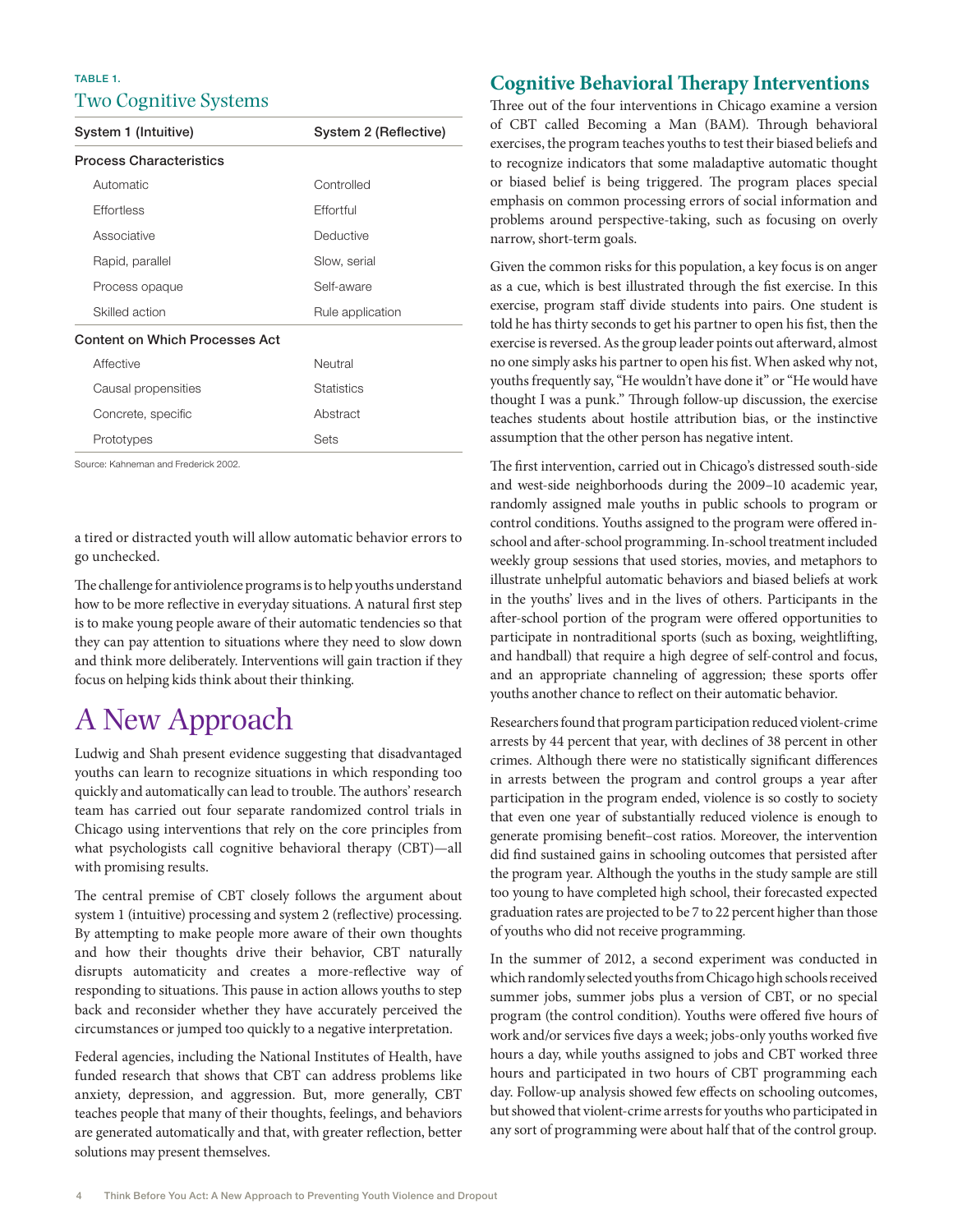During the 2012–13 academic year, a third experiment randomly selected ninth- and tenth-grade males at a Chicago public school to receive BAM, BAM plus high-dosage academic remediation, or no special program. The study's results showed that the program had significant effects on the schooling outcomes of youths who received BAM or BAM plus academic remediation, reducing course failures by about two thirds and school absences by about one quarter.

Each of these experiments tests the effects of a combination of BAM and some other type of programming. However, given how few past interventions aimed at helping disadvantaged youths seem to work, the fact that all three of these experiments yielded encouraging findings—and that all contained BAM as a component—suggests to Ludwig and Shah that BAM may be an important ingredient for successful interventions.

The fourth intervention was carried out in collaboration with the Illinois Juvenile Temporary Detention Center (JTDC) in Cook County, which houses the highest-risk youth arrestees in the Chicago area. Between November 2009 and March 2011, youths entering the facility were randomly assigned either to new centers that were implementing CBT and a token economy system, or to status quo centers within the facility. Measuring outcomes eighteen months after release, researchers found that youths who received treatment were 20 to 24 percent less likely to return to the facility than were youths in the control group. The study's results also found that CBT programming led to a 10 percent reduction in severe disciplinary infractions committed by youths while inside the JTDC during the study period.

#### **The Way Forward**

The success of these programs in Chicago suggests that there is potentially great value in using the CBT approach to help disadvantaged youths across the country. The challenge to scaling up this program nationwide will be in adapting the model to local conditions since the key situations and automatic responses that are adversely affecting disadvantaged youths may vary across localities. The scaling-up process would provide an important opportunity to address these key issues.

Ludwig and Shah propose that the federal government designate the executive branch's Coordinating Council on Juvenile Justice and Delinquency Prevention to lead a multiagency effort in testing and taking this proposal to scale. The Council would draft a fiveyear strategy, including specific responsibilities and related budget requests for the relevant agencies. The authors believe that this initiative should be supported by the federal government—rather than by city or state governments, which cannot run budget deficits—because rates per capita of many types of crime tend to go up as economic conditions turn down; a nationwide CBT demonstration that relied on state and local funding would be vulnerable to cutbacks during precisely those times when they might be most needed.

During the first two years, the Office of Juvenile Justice and Delinquency Prevention (OJJDP) within the U.S. Department of Justice would issue requests for proposals from nonprofits from across the country to provide 500 youths, ideally in a school setting, with a CBT-type program based on the BAM curriculum. Priority

### Roadmap

- The federal government will coordinate an effort to provide youths from across the country with cognitive behavioral therapy (CBT) programming. It will designate the executive branch's Coordinating Council on Juvenile Justice and Delinquency Prevention (CCJJDP) to lead a multiagency effort in testing and taking this proposal to scale.
- The Administrator of the Council will draft a five-year strategy, including specific responsibilities and related budget requests for the relevant agencies. Working through the budgeting process for the Departments of the Administrator of the Council will propose an annual funding level of \$50 million in the first and second years for the implementation of these behaviorally informed interventions, and an annual funding level of \$100 million in the third through fifth years.
- During the first two years, the U.S. Department of Justice's Office of Juvenile Justice and Delinquency Prevention (OJJDP) will issue a request for proposals from nonprofits type program based on the Becoming a Man (BAM) of Child Health and Human Development (NICHD), OJJDP will select forty nonprofit organizations from forty different cities to receive grants to provide services to 500 youths in school settings, with a focus on diversity and with priority given to cities that have a good data
	- Deviations from the BAM curriculum will be permitted to allow for adaption to local contexts and to reflect lessons learned from local program innovations.
	- NICHD will set aside \$2 million per year for evaluation evaluator.
- In years three through five, the demonstration-andevaluation process will be continued in the original forty cities, but will also be expanded to another forty sites to provide services to youths outside school settings, detention. NICHD will continue to have a competitively selected evaluator carry out the most rigorous possible randomized experimental evaluation.
- on best practices and answer questions about how to achieve the most beneficial outcome in a variety of to provide one year of program services to each youth living in poverty in the United States.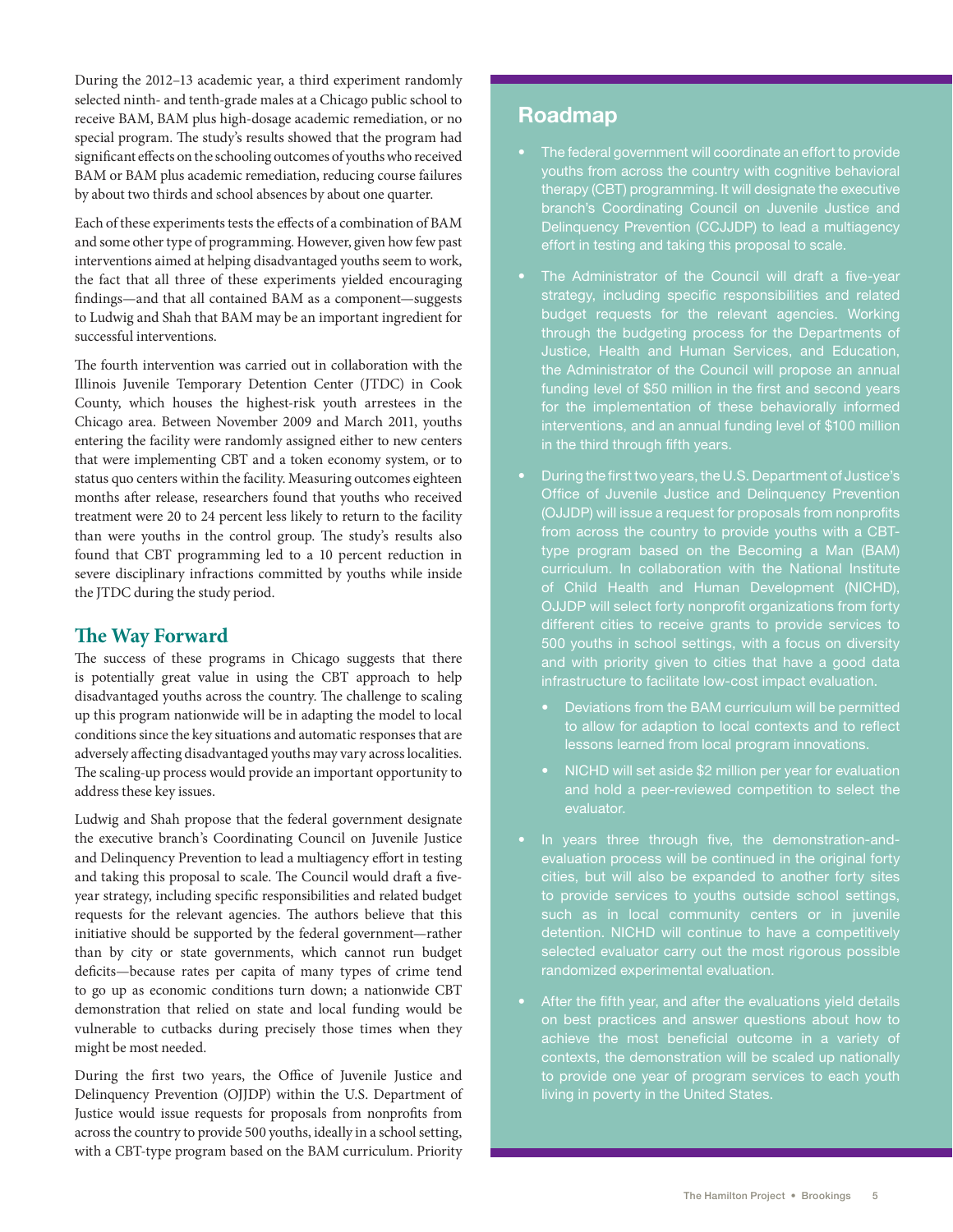### Learn More about This Proposal

This policy brief is based on The Hamilton Project discussion paper, "Think Before You Act: A New Approach to Preventing Youth Violence and Dropout," which was authored by:

JENS LUDWIG University of Chicago and National Bureau of Economic Research

ANUJ SHAH University of Chicago

would be given to youths from families with incomes below the federal poverty threshold. Deviations from the curriculum would be permitted to allow for adaption to local contexts and to reflect lessons learned from local program innovations. This planned variation would be critical to a better understanding of how the basic program design should be modified to have maximum impact with diverse populations in different settings.

In collaboration with the National Institute of Child Health and Human Development (NICHD), the Office of Juvenile Justice and Delinquency Prevention would select forty nonprofit organizations from forty different cities to receive grants, with a focus on diversity and with priority given to cities that have good administrative data infrastructure to facilitate low-cost impact evaluations. NICHD would set aside \$2 million per year for program evaluation, and hold a peer-reviewed competition to select the evaluator.

The authors also propose granting funds to Chicago's Youth Guidance, one of the two groups that designed and first implemented BAM, to provide services to youths in ten of the selected forty cities; this would allow the designated research evaluator to compare the effects of "franchised" BAM versus "original" BAM to determine whether any program effectiveness is lost through the franchise process (and to see how the effects of original BAM compare when delivered in Chicago versus elsewhere). Recipients would be required as a condition of their grant awards to work with the evaluator to identify 1,000 youths meeting the program's eligibility criteria, of which 500 would be randomly selected for program participation.

This demonstration-and-evaluation process would be expanded in the third through fifth years. The authors recommend staying with the same forty cities and grantees, but awarding forty additional grants to provide services to youths outside school settings, such as in local community centers or juvenile prisons, among others. The goal would be to learn more about how the program works in reaching youths who no longer come to school often enough to benefit from a school-based program.

The scaling up of the demonstration project over five years is intended to help address the major scientific and policy questions at the core of any attempt to successfully scale up this type of program nationwide. By funding the first wave of organizations to provide the program in school over five years, the evaluation team could estimate the learning curve for organizations—that is, the team would estimate how much the program improves over time before it reaches maximum effectiveness. The last three years would allow evaluators to compare the social benefit for each dollar spent reaching youths inside versus outside school settings. With forty cities and many program variants in operation across cities including some cities where the original version of BAM is also in operation—evaluators could examine variation in youths' behavior across cities and program types to try to determine the most important active ingredients in these programs for helping youths.

## Costs and Benefits

The five-year demonstration project outlined by the authors would cost the federal government between \$50 million and \$100 million each year. At scale, the project would cost \$2 billion annually, enough to provide one year of program services to each youth living in poverty in the United States. Already the randomized control trials in Chicago show that this approach can significantly reduce violent-crime arrests, boost expected graduation rates, and generate benefits to society that equal roughly thirty times the program costs when accounting for the authors' preferred monetization of the costs of crime.

The authors underscore that even the most successful government programs rarely have benefit–cost ratios in the range of \$30 in benefits to society for each \$1 invested. To provide a cost comparison with other social programs, the \$2 billion spending level is about one quarter the annual federal budget for the Head Start early childhood program (\$8 billion), and is dwarfed by what the United States spends each year on the criminal justice system (\$200 billion), safety-net programs for families with children (\$220 billion), and K–12 public schools (\$590 billion).

## Conclusion

Remarkably few previous interventions have improved the life outcomes of disadvantaged youths. Ludwig and Shah believe that new attempts to help disadvantaged teenagers should incorporate the notion that much of their behavior—and of everyone's behavior, for that matter—happens intuitively. For example, youths growing up in disadvantaged, dangerous neighborhoods may develop an automatic response to fight when challenged outside school, a reaction that might be adaptive for most of their daily experiences. The consequence, though, is that it is easy to see for many lowincome youths why "fight" and "don't fight" scenarios become hard to distinguish, and how getting this differentiation wrong can be disastrous when gangs and guns are prevalent. The encouraging news, according to Ludwig and Shah, is that the growing body of research in psychology and behavioral economics suggests that there may be low-cost ways of reducing the social harms from youths' bad decisions while simultaneously improving the longterm life outcomes of the disadvantaged youths themselves.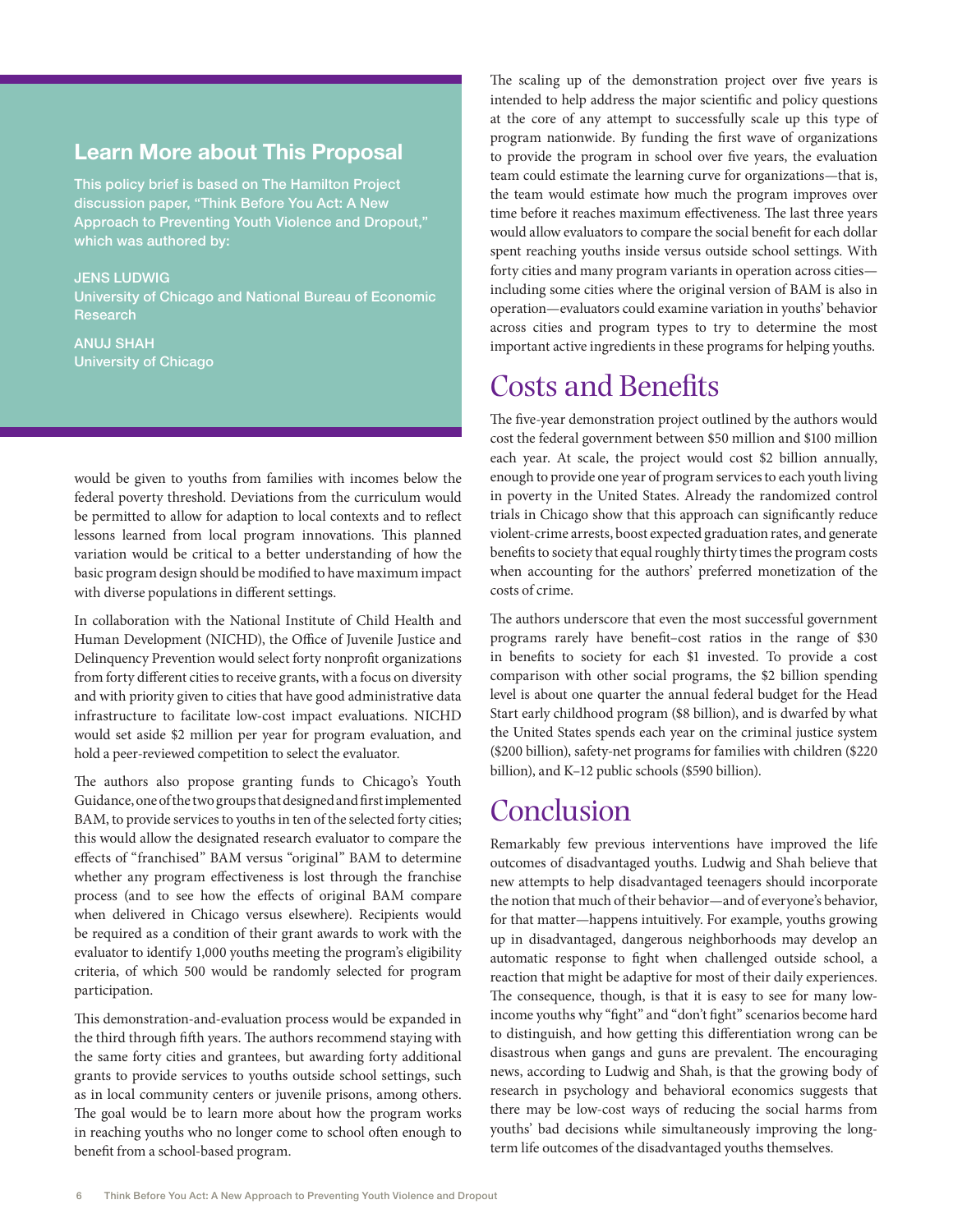# Questions and Concerns

#### 1. Does this program really work?

Given the great difficulty policymakers have experienced in identifying interventions that can help improve the life outcomes of disadvantaged youths, the authors recognize the considerable surprise in the idea that helping youths to basically just slow down and behave less automatically in critical situations might really influence hard-to-change behaviors such as crime and dropout. But the fact that they have now carried out four separate rigorous randomized control trials in Chicago, each including CBT as at least one component of the intervention and each yielding promising results, is cause for optimism. Given how little is known about how to help disadvantaged youths, the very encouraging initial findings from these four separate randomized controlled trials, and the enormity of the underlying social problem, the authors contend that there is a strong case to be made to move ahead and try this approach. Importantly, they believe that the scaleup of the program would help address the major scientific and policy questions that are central to any attempt to take this program nationwide.

### 2. Do these effects persist over time beyond the program period?

The evidence from the four randomized control trials of BAM and of CBT carried out in the Cook County Juvenile Temporary Detention Center yield somewhat mixed results in terms of the degree to which program effects on criminal behavior persist after the program ends. Nonetheless, the authors believe that the social costs of violent crime are so large that even a temporary reduction in violence among high-risk youths who are at the peak age for criminal behavior can be enough for such programs to pass a benefit–cost test. Indeed, from the perspective of improving the lives of disadvantaged youths and the families trying to raise children in high-crime

areas, a better understanding of how to maintain impacts more consistently over time would be of great value.

The authors hope that the first five years of the proposed effort could be used to learn more about under what conditions the program's effects on violent crime and schooling outcomes are most likely to persist. It could be the case that during the demonstration project some of the planned variations in program design that are tested across different cities might include some refresher courses (similar to booster shots), or even provide some youths with a double or even triple dosage of the programming (such as two or three years of programming rather than just one). The rigorous evaluation that Ludwig and Shah propose that NICHD help support and carry out would determine what dosage generates the greatest social good per dollar spent.

## 3. Which youths should the program target?

Ludwig and Shah's initial proposal is to provide this program to all youths living under the federal poverty level. Right now many policymakers and practitioners believe that the greatest social good comes from targeting those youths at highest risk for dropout, violence, or other adverse outcomes that are of policy concern. Their intuition is that these youths will benefit the most, but, according to the authors, this need not be the case. If the goal is to generate the largest amount of social good per dollar spent, then the key question is which youths experience the largest reduction in risk in response to the intervention, and not which youths' baseline risks are the highest. Serving youths with a wide range of baseline risk levels would allow policymakers to better understand how baseline risk levels do or do not help predict benefit from participation in the program. Ludwig and Shah thus believe that this variety in program design is an important priority for the evaluation component.